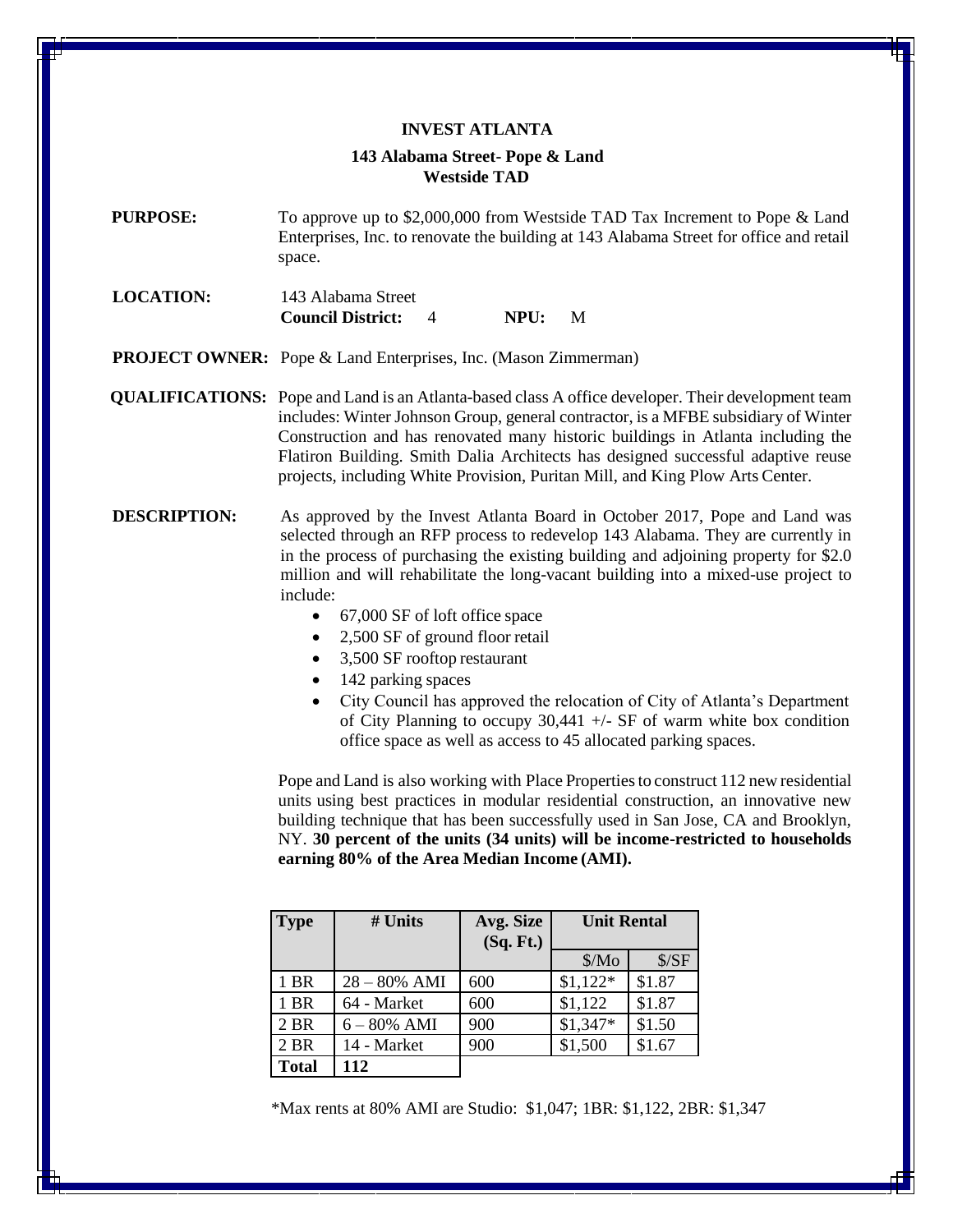### **SOURCES AND USES:**

| <b>Uses</b>          | <b>Total</b> | % of Total |
|----------------------|--------------|------------|
| <b>Land Costs</b>    | \$2,000,000  | 5%         |
| <b>Hard Costs</b>    | \$28,795,241 | 73%        |
| <b>Soft Costs</b>    | \$8,810,043  | 22%        |
| <b>Total Uses</b>    | \$39,605,284 | 100%       |
| <b>Sources</b>       |              |            |
| Equity               | \$9,149,596  | 23%        |
| Debt                 | \$18,866,773 | 48%        |
| Condo Sale           | \$9,588,915  | 24%        |
| <b>TAD Grant</b>     | \$2,000,000  | 5%         |
| <b>Total Sources</b> | \$39,605,284 | 100%       |

#### **BENEFITS:**

- 1. Protects, restores, and reuses a blighted historic asset in downtown.
- 2. Establishes an economic anchor that activates the site (day and nighttime activity) through new office, retail, and residential uses and drives demand for new private investment in the South Downtown neighborhood.
- 3. Provides permanent (30-year) housing affordability in downtown.
- 4. Generates economic value through increased property and salestaxes.

### **DEFINED ECONOMIC DEVELOPMENT BENEFITS:**

- \$39,605,284 of direct capital investment in downtown
- Total economic impact from capital investment of \$56,482,044\*
- 312 temporary jobs created from construction\*
- 427 permanent jobs created (office/retail tenants occupyingbuilding)
- \$686,914 in new annual property tax generation\*\*\*

\*Based on IMPLAN analysis \*\*Estimated by Applicant \*\*\*Estimated by Invest Atlanta

#### **PROJECT TIMELINE:**

Execution of Purchase and Sale Agreement September 2018 Financial Closing December 2018 Begin Construction June 2019 End Construction (Office) May 2020 End Construction (Residential) February 2021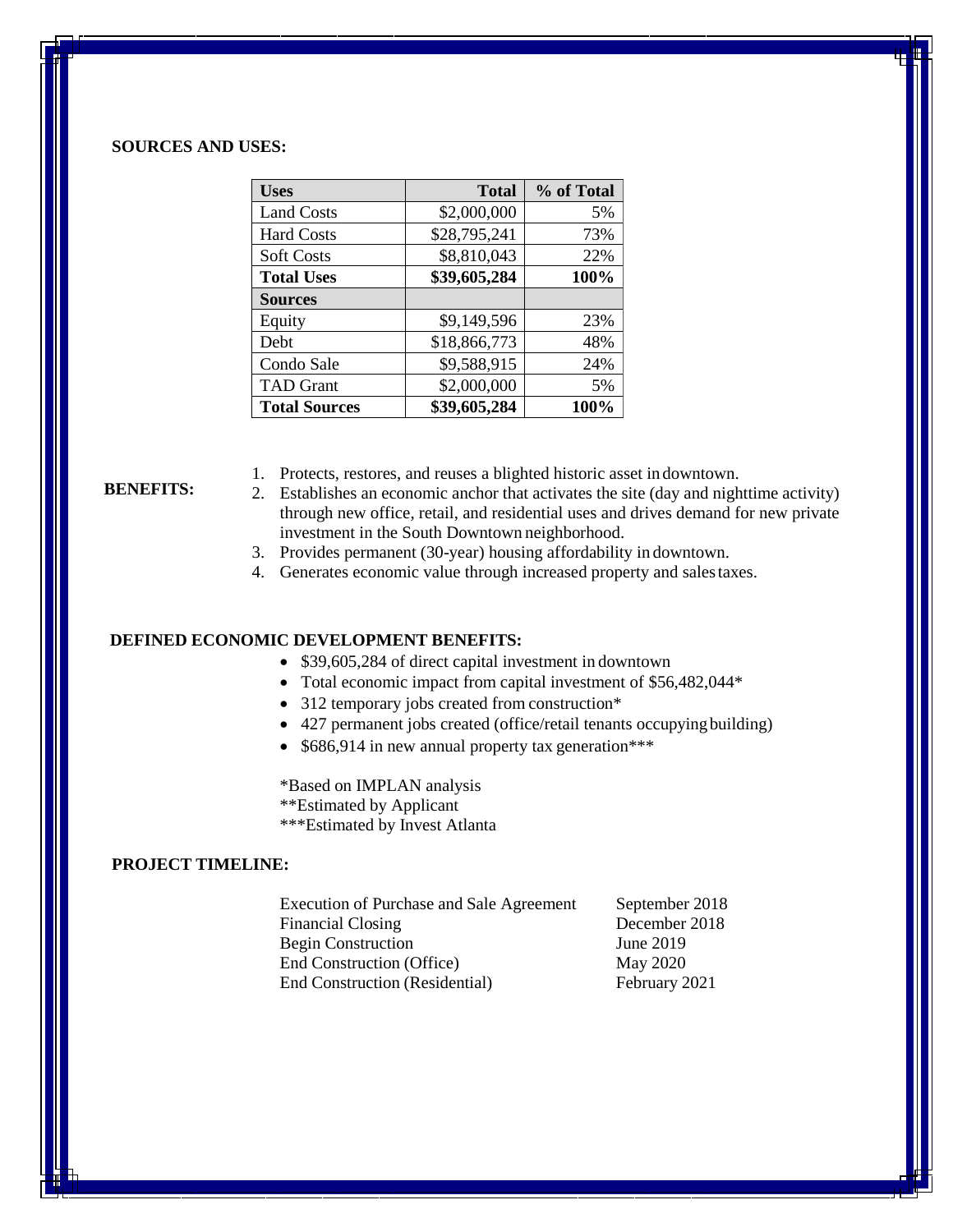## **EXISTING CONDITIONS**

Ŧ



## **PROJECT RENDERING**